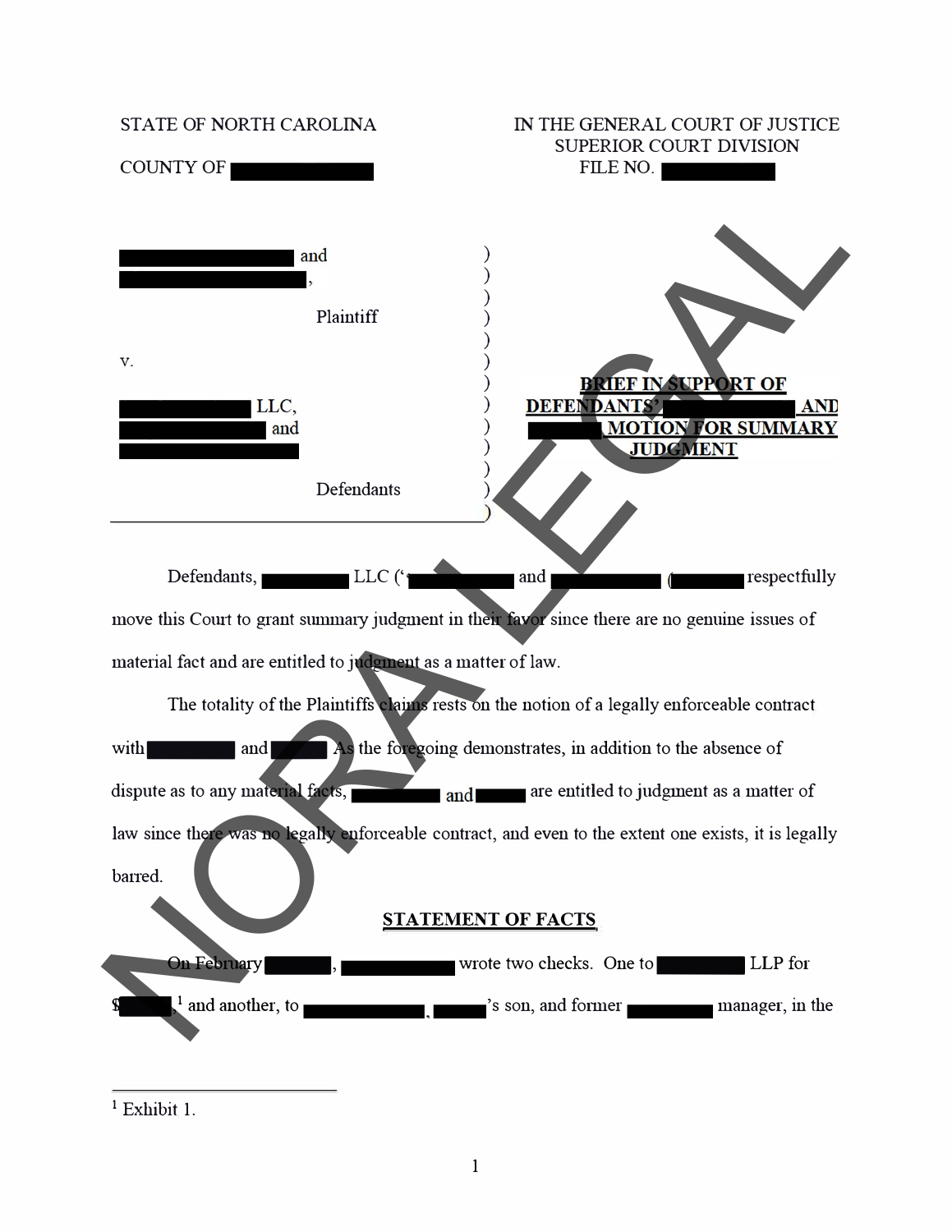![](_page_1_Figure_0.jpeg)

# **ARGUMENT**

- **I. and are Entitled to Summary Judgment Because Plaintiffs Cannot Substantiate Their Claims for Breach of Contract and Even Presuming the Existence of a Contract, Their Claims are Barred by Law**
	- A. Standard of Review

Under Rule 56(a) of the North Carolina Rules of Civil Procedure, "summary judgment is properly entered if the pleadings, depositions, answers to interrogatories, and admissions on file, together with the affidavits, if any, show that there is no genuine issue as to any material fact and that any party is entitled to a judgment as a matter of law." *Patterson v. Worley*, 828 S.E.2d 744, 747 (N.C. Ct. App. 2019). "In a motion for summary judgment, the evidence presented to the trial court must be admissible at trial and must be viewed in a light most favorable to the non-

 $2$  Complaint ¶ 3, 6.

 $3$  Exhibit 2.

 $4$  Exhibit 3.

 $<sup>5</sup>$  Exhibit 4.</sup>

 $6$  Exhibit 2.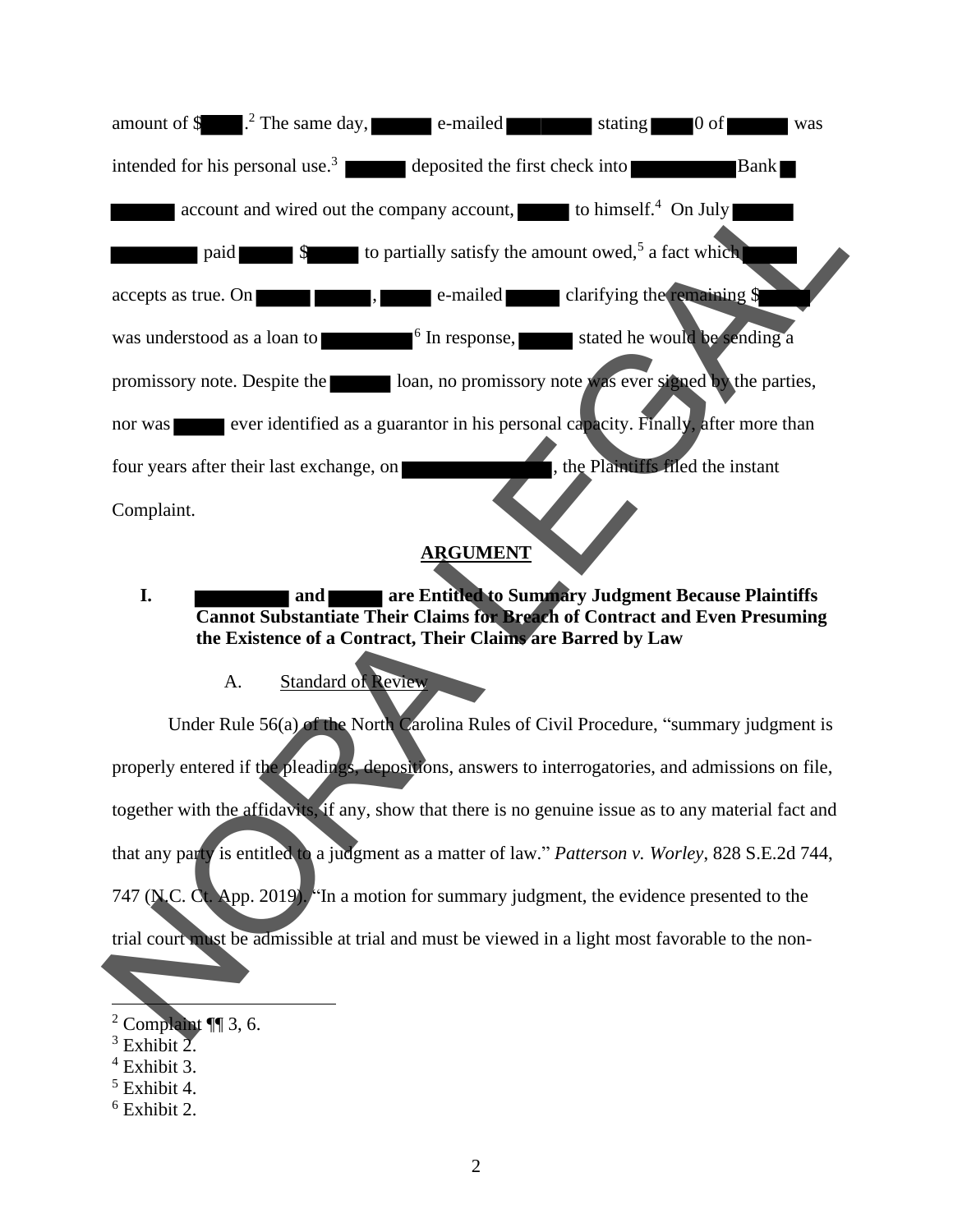moving party." *Id*. Once the moving party establishes there is no triable issue of material fact, "the burden shifts to the nonmoving party to produce a forecast of evidence demonstrating specific facts, as opposed to allegations, showing that he can at least establish a prima facie case at trial." *Id*. Said another way, summary judgment is appropriate when an essential element of a plaintiff's claim is either non-existent or unsupported by evidence, or if a plaintiff cannot overcome an affirmative defense which would bar the claim. *Moody v. Able Outdoor, Inc*., 169 N.C. App. 80, 84, 609 S.E.2d 259, 261 (2005).

#### B. Plaintiffs Fail to Demonstrate the Existence of a  $\overline{V}$ alid Contract as a Matter of Law

Under North Carolina law, a breach-of-contract claim requires "(1) [the] existence of a valid contract and (2) breach of the terms of that contract." *Poor v. Hill*, 138 N.C. App. 19, 26, 530 S.E.2d 838, 843 (2000) (*citing Jackson v. Carolina Hardwood Co.,* 120 N.C. App. 870, 871, 463 S.E.2d 571, 572 (1995)). To constitute an enforceable oral agreement, "the parties must express themselves in such terms that the Court can ascertain to a reasonable degree of certainty what they intended by their agreement." *Thomas v. McMahon*, No. 08 CVS 24887, 2015 NCBC LEXIS 67, at \*26 (N.C. Super. Ct. June 23, 2015) (*quoting F. Indus., Inc. v. Cox*, 45 N.C. App. 595, 599, 263 S.E.2d 791, 793 (1980)). It must be clear there has been "a meeting of the minds," meaning "that the parties assent to the same thing in the same sense." *Pike v. Wachovia Bank & Tr. Co.*, 274 N.C. 1, 11, 161 S.E.2d 453, 462 (1968). "When there has been no meeting of the minds on the essentials of an agreement, no contract results." *Creech v. Melnik*, 347 N.C. 520, 527, 495 S.E.2d 907, 912 (1998). More relevant to the facts at issue here, to recover on a promissory note, "the party seeking relief must show execution, delivery, consideration, demand, and nonpayment." *Kane Plaza Assocs. v. Chadwic*k, 126 N.C. App. 661, 664, 486 S.E.2d 465, 467 (1997) (citation omitted). specific facts, as opposed to allegations, showing that he can at least establish a prima facie case<br>at trial." *Id.* Said another way, summary judgment is appropriate when an essential when the distribution<br>plaintiff's c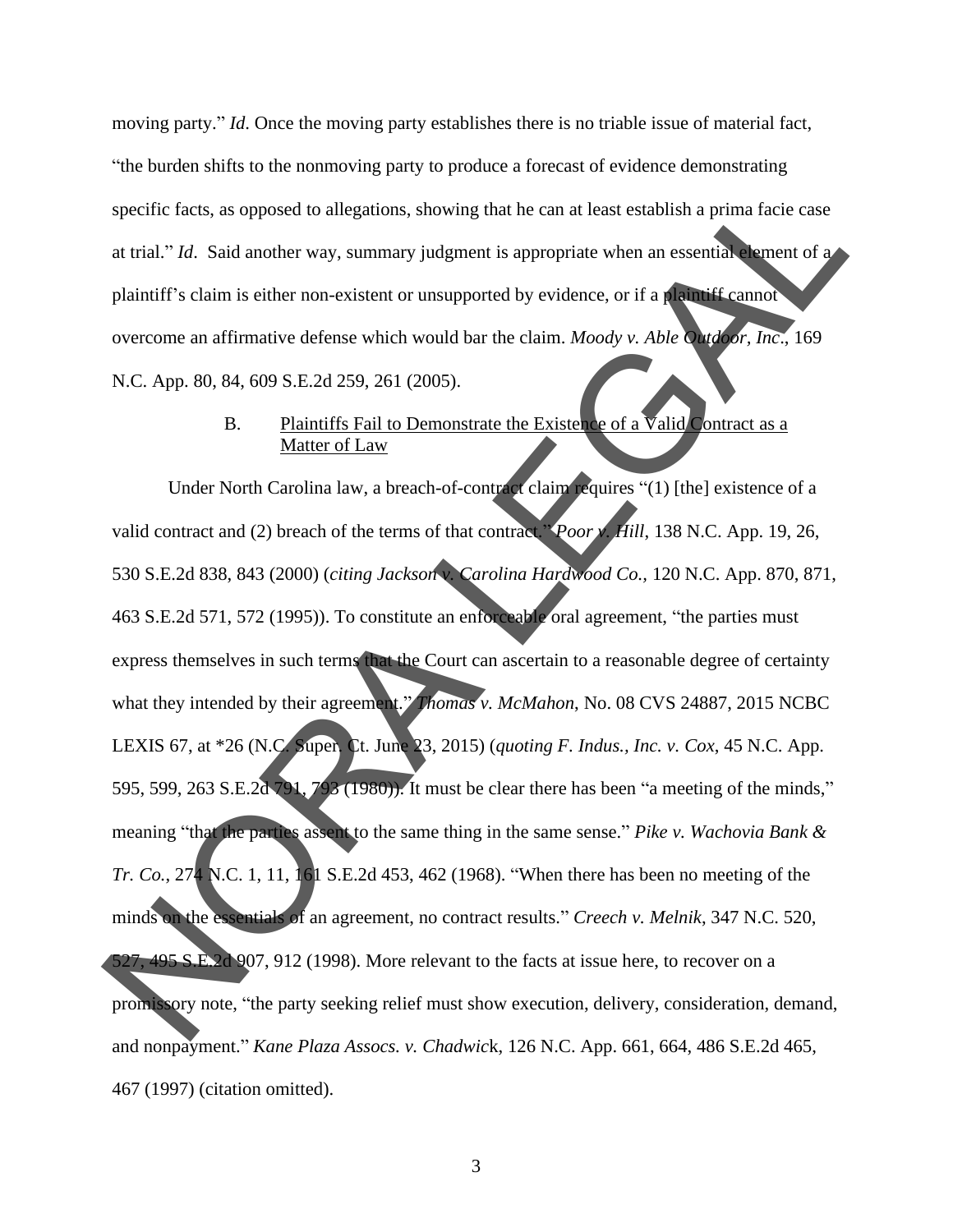#### i. *'s Loan Was Negotiable Instrument and Not a Contract*

Under N.C. Gen. Stat. §25-3-104, a negotiable instrument is statutorily defined as (1) an unconditional promise or order to pay a fixed amount of money—with or without interest—(2) if it is payable to bearer or to order at the time it is issued or first comes into possession of a holder and is payable at a definite time. Here, succeeding to his own Complaint, agreed to loan Defendants with an applicable interest rate of  $\blacksquare$ .<sup>7</sup> Essential to this argument is the fact that apart Defendants' assurances, *no other conditions were attached to this verbal understanding.<sup>8</sup>* In other words, this was an agreement to repay a loan plus interest. Consequently, under well-established North Carolina law,  $\sim$  's loan clearly amounted to a negotiable instrument, (and, specifically, a promissory note), and not a contract. Moreover, while not plead as such in **Complaint**, its plain language confirms it was not a legally enforceable contract, but a negotiable instrument. Under N.C. Gen. Stat. §25-3-104, a negotiable instrument is statutorily defined as (1) an<br>unconditional promise or order to pay a fixed amount of money—with or without in  $cos(-2x)$ <br>it is payable to bearer or to order at the

## ii. *The Absence of Any Other Conditions Apart from Repayment and Interest Confirms Promissory Note Is Not a Contract Because it Lacks Consideration*

To reiterate the argument raised above, in which loan amounts to a mere negotiable instrument, even a promissory note cannot be a legally enforceable contract absent adequate consideration. *Fairfield Harbour Prop. Owners Ass'n, Inc. v. Midsouth Golf, LLC*, 215 N.C. App. 66, 75, 715 S.E.2d 273, 282 (2011). "A bare promise, made without consideration, creates no legal rights and imposes no legal obligations." *Kingsdown, Inc. v. Hinsha*w, 2016 NCBC LEXIS 15, at \*24 (N.C. Super. Ct. February 17, 2016) (quoting *Stonestreet v. S. Oil Co*., 226 N.C. 261, 263, 37 S.E.2d 676, 677 (1946)); *see also Watson Elec. Constr. Co.*, 160 N.C.

<sup>7</sup> Complaint ¶¶ 4-6.

<sup>8</sup> Complaint ¶6.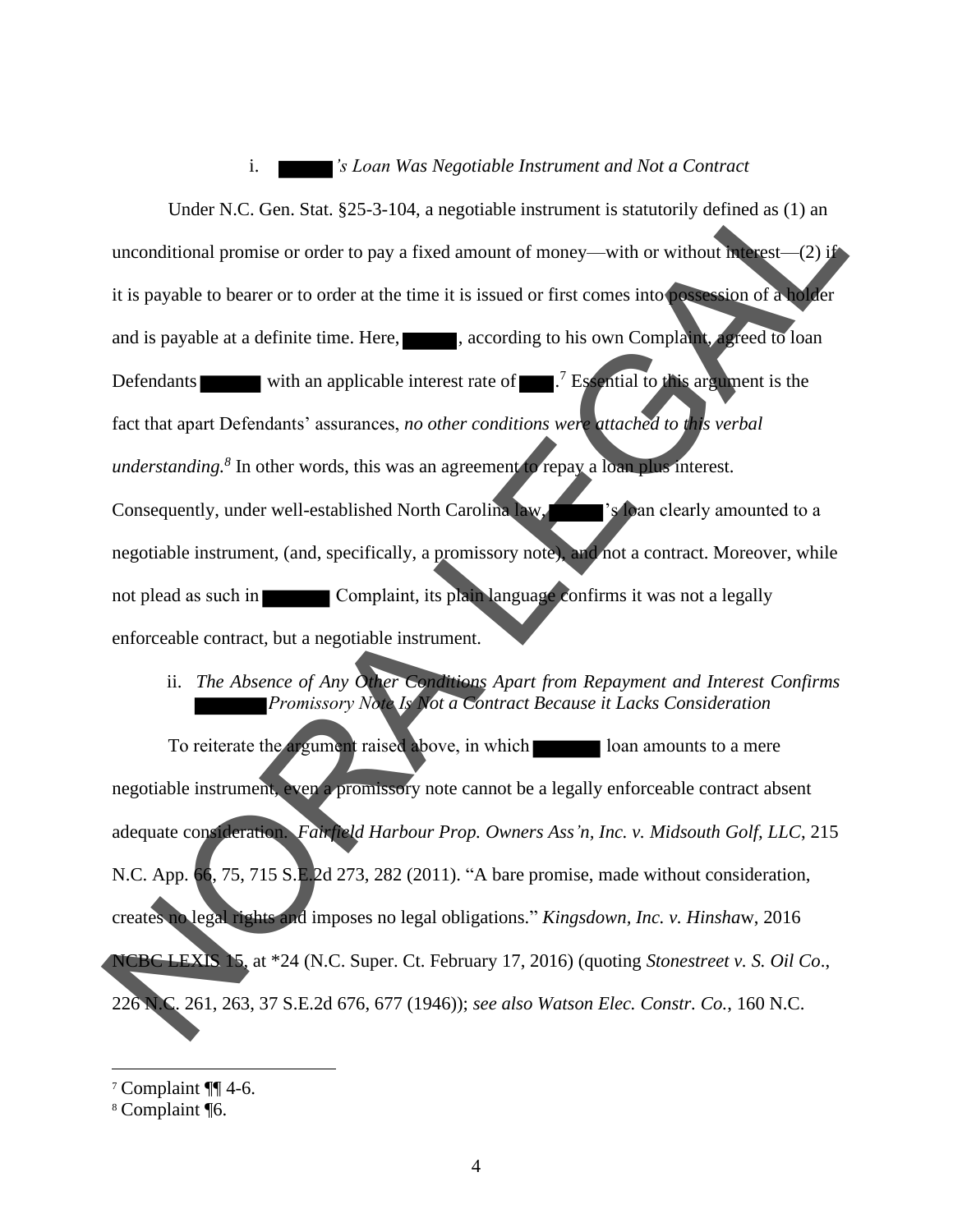App. at 655, 587 S.E.2d at 94 ("Consideration is the glue that binds parties together, and a mere promise, without more, is unenforceable."). At issue here is whether s loan provided consideration, which "consists of any benefit, right, or interest bestowed upon the promisor, or any forbearance, detriment, or loss undertaken by the promisee." *McLamb v. T.P. Inc*., 173 N.C. App. 586, 590, 619 S.E.2d 577, 581 (2005) ("[O]ur courts have held that consideration which may be withdrawn on a whim is illusory consideration which is insufficient to support a contract."); *see also Milner Airco, Inc. of Charlotte, N.C. v. Morris*, 111 N.C. App. 866, 870, 433 S.E.2d 811, 814 (1993) (holding contract unenforceable for lack of consideration because "while reciting consideration, [the contract] does not bind the employer to any promise"). Fit, right, or interest bestowed upon the promisor, or<br>ken by the promisee."  $McLamb v$ . T.P. Inc. 173 N.C.<br>("[O]ur courts have held that consideration which<br>msideration which is insufficient to support a<br>character which is i

Here, even if it were demonstrated Plaintiffs maintained a promissory note with or there is no evidence demonstrating they received any consideration for executing an otherwise nonexistent promissory note. *Bumgardner v. Groover*, 245 N.C. 17, 22, 95 S.E.2d 101, 105 (1956). Consequently, because the verbal promissory note at issue here lacks consideration, it is not a legally enforceable contract. Thus, the Plaintiffs' claims should be dismissed as a matter of law.

C. Even if a Contract Had Existed, Plaintiffs' Claims are Barred by the Applicable Statute of Limitations

Even presuming a contract existed between Plaintiffs and/or or or or they failed to produce any evidence of when it was breached. In North Carolina, "[t] the statute of limitations for contracts . . . commences on the date the contractual promise is broken." *Duke Univ. v. St. Paul Mercury Ins. Co.*, 95 N.C. App. 663, 671, 384 S.E.2d 36, 41 (1989). *See also* N.C. Gen. Stat. § 1-52(1) (the limitations period "begins to run on the date the promise is broken"); *Glover v. First Union Nat'l Bank*, 109 N.C. App. 451, 455, 428 S.E.2d 206, 208 (1993) (same) . 95 S.E.2d 101, 105 (1956). Consequently, because the version consideration, it is not a legally encoreable contract. The dismissed as a matter of law.<br>
C. Even if a Contract Had Existed, Plaintiff<br>
Statute of Linnations<br>
E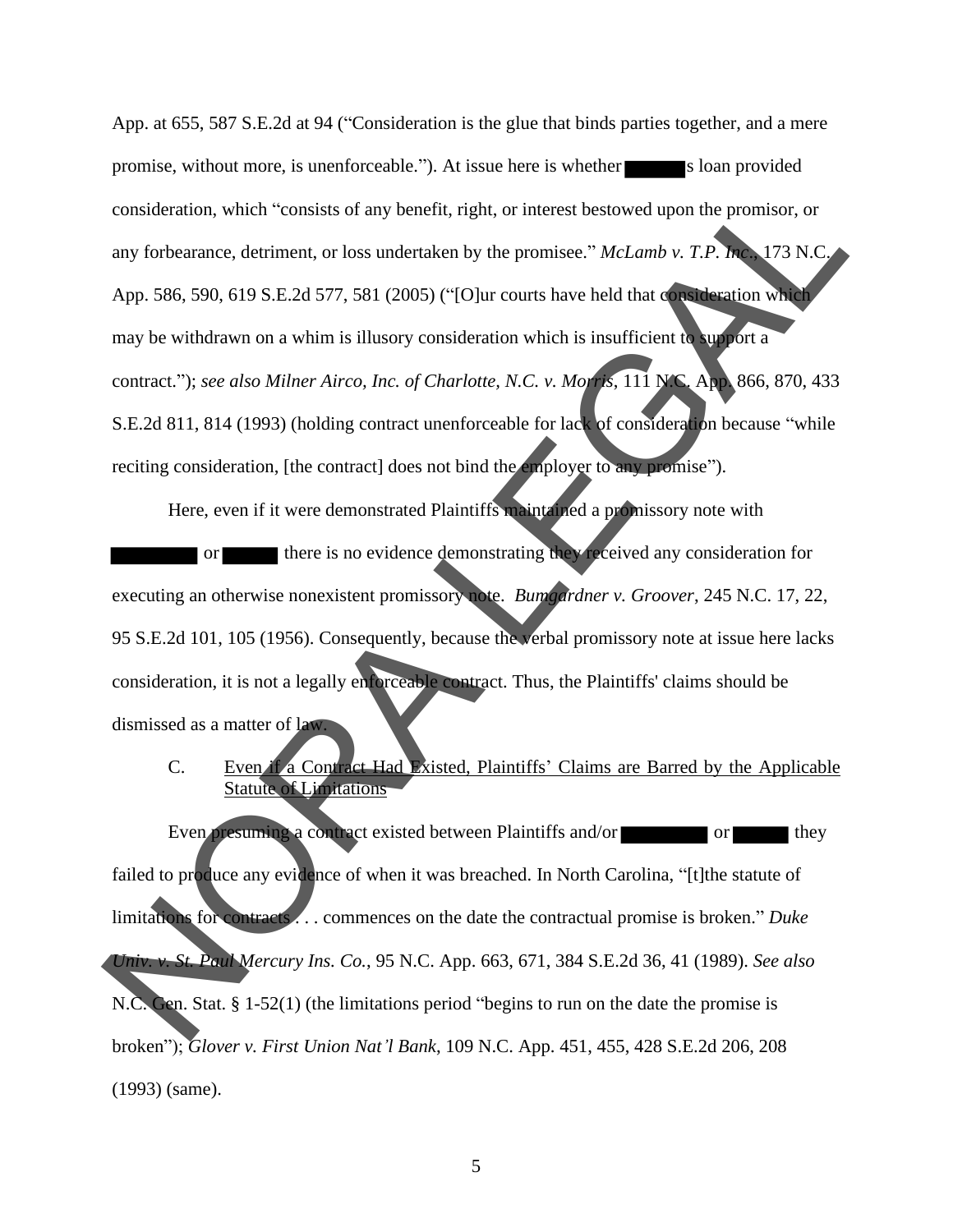Here, according to their Complaint on , "Plaintiff's have made several attempts to contact discuss payment of the loan." "Defendants have not made any payments on the loan. And have ignored the Plaintiff's[.]"<sup>9</sup> Hence, the Plaintiffs contend the breach of the verbal agreement took place on **EXECUTE:** Consequently, if the purported contract was breached on , Plaintiff's had until , to file their breach of contract claims under North Carolina law. Yet, the Plaintiffs did not file suit until , and *more* than three years after the purported breach. Consequently, Plaintiffs' claim is barred by the statute of limitations. Moreover, once the statute of limitations is properly pled, and the facts are not in conflict, summary judgment is appropriate. *Soderlund v. Kuch*, 143 N.C. App. 361, 546 S.E.2d 632 (2001). The burden of proof shifts to the plaintiff to show that the action was filed within the statute of limitations. *Id*. at 361. Since there is an absence of a dispute of material fact as to the breach and the applicable statute of limitations, Plaintiffs' claims should be dismissed as a matter of law. the loan. And have ignored the Plaintiff's  $|.^{\circ}$  21 Hence, the Plaintiff's contend the breach of the<br>verbal agreement took place on **a**. Plaintiff's had until<br>**a**. The purported on **a** Plaintiff's had until<br>contract cla

### D. Even if a Contract Existed, Plaintiffs' Claims are Barred by the Applicable Statute of Frauds

"Generally, a promise to answer for another's debt falls within the statute of frauds and must be in writing to be enforceable." *v. Artisan 2510, Inc*., 233 N.C. App. 107, 758 S.E.2d 482 (2014). It should also be signed by the party against whom the claim is made. N.C. Gen. Stat. §22-1 (2013). A guaranty contract is subject to the parol evidence rule which "prohibits the consideration of the evidence as to anything which happened prior to or simultaneously with the making of a contract which would vary the terms of the agreement." *R.B. Cronland Bldg. Supplies, Inc. v. Sneed*, 162 N.C. App. 142, 145-46, 589 S.E.2d 891, 893

<sup>9</sup> Complaint ¶7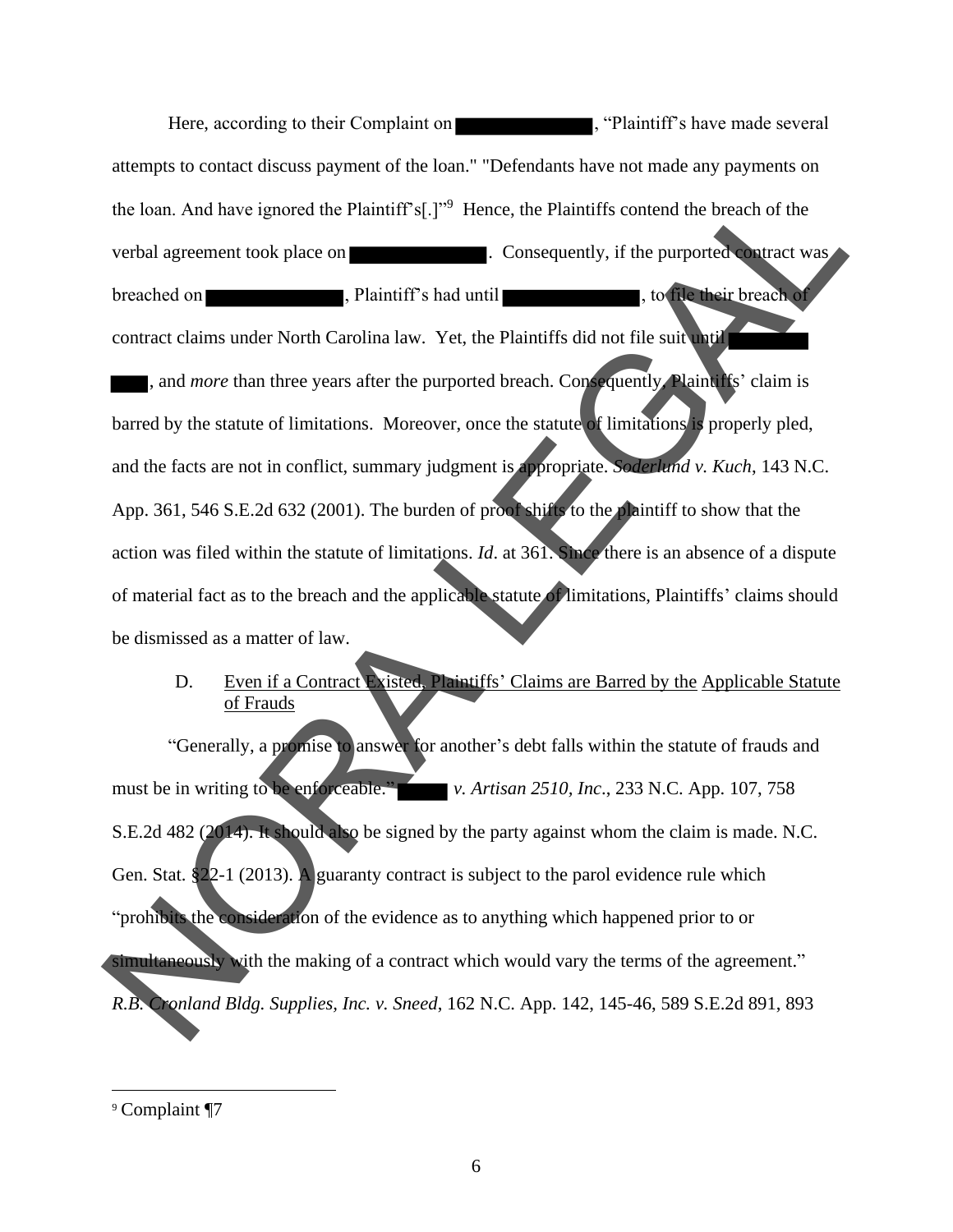(2004) (internal citations omitted). "If a contract falls within the statute of frauds, the party against whom enforcement is sought may generally avoid enforcement if there is no written memorandum of that party's assent to the contract." *Plasma Ctrs. of Am., LLC v. Talecris Plasma Res., Inc*., 222 N.C. App. 83, 89, 731 S.E.2d 837, 842 (2012).

There is no allegation in the Complaint as to how is liable to Plaintiffs' claim for the amount advanced to If the Plaintiffs allege that is a guarantor, he can avoid enforcement of a breach of contract and fraud claims since the Statute of Frauds mandates promise to pay another person's debt should be in writing. Plaintiffs admit they entered into a verbal agreement, and there was no reference to guaranty by **the set of the set of the set of the set of the set of the set of the set of the set of the set of the set of the set of the set of the set of the set of the set** Thus, absent a written guaranty, applicable the Statute of Funds bars Plaintiffs' claims, and they should be dismissed as a matter of law. memorandum of that party's assent to the contract." Platoma Cres. of Am., LLC w. Talecris<br>
Platoma Res., Inc., 222 N.C. App. 83, 89, 731 S.E.2d 837, 842 (2012).<br>
There is no allegation in the Complaint as to how is liable

# **II. and <b>are Entitled to Summary Judgment Since Plaintiffs Fail to Produce Evidence in Support of and Fraud Claims and Even if They Had, Their Fraud Claims are Time-Barred**

# A. Plaintiffs Fail to Produce Evidence in Support of Their Fraud Claims

The "parties are bound by admissions and allegations within their pleadings unless withdrawn, amended, or otherwise altered pursuant to N.C.R. Civ. P. 15." *Webster Enters. v. Selective Ins. Co*., 125 N.C. App. 36, 41, 479 S.E.2d 243, 247 (1997). "Such judicial admissions have 'the same effect as a jury finding and [are] conclusive upon the parties and the trial judge." *Id.* (internal citation omitted). A contrary position cannot be taken by the pleader thereafter. *Id.* Here, there is undisputed evidence that  $\sim$   $\sim$  to  $\sim$  on

<sup>10</sup> This payment was admitted by the Plaintiffs, and it negates the allegation that

<sup>10</sup> Exhibit 4. In fact, Plaintiffs admits that  $\blacksquare$  had repaid to them. (See Request No. 5 in Defendants and and Requests for Admission.).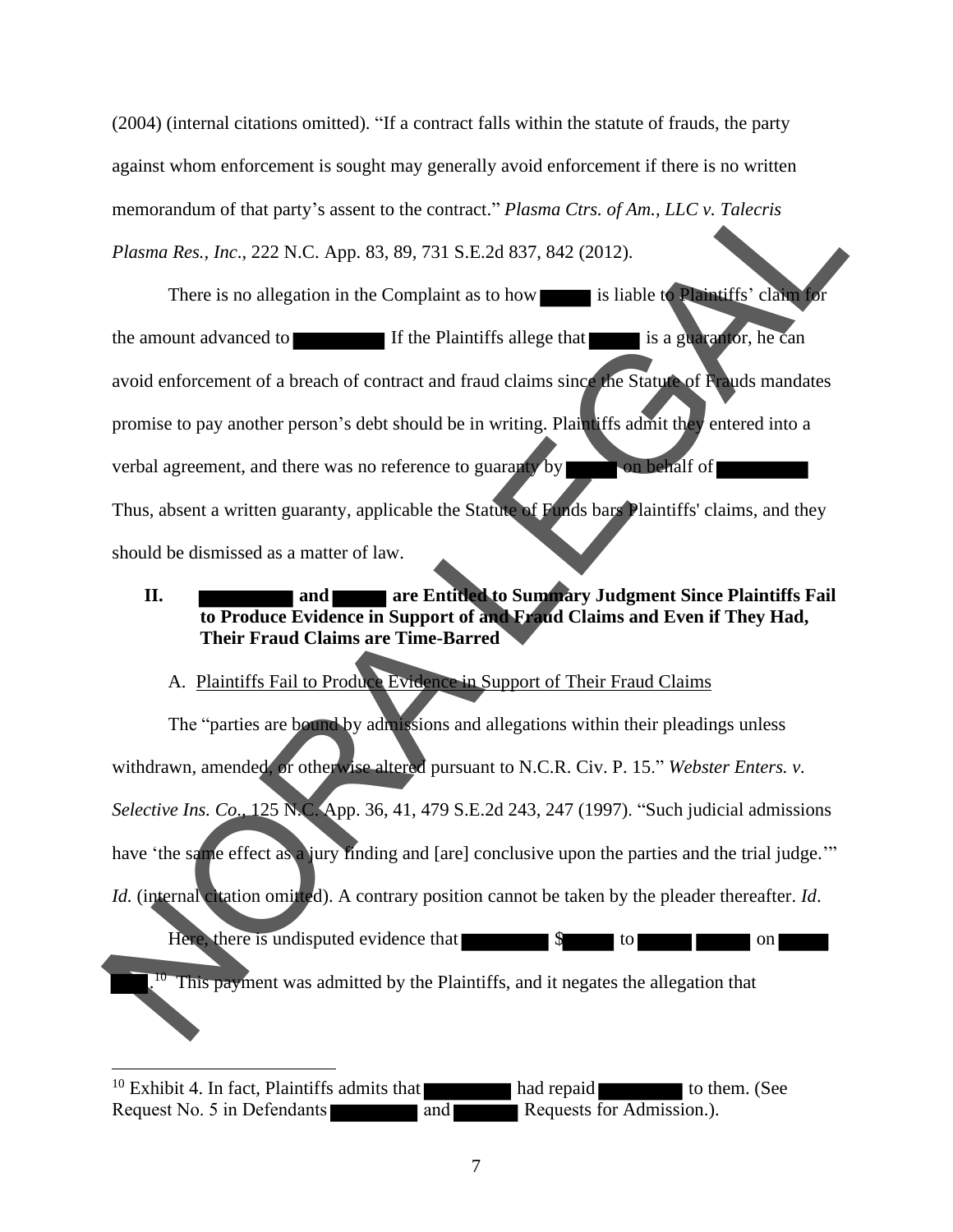or had any fraudulent intent. Despite their repayment, Plaintiffs have not produced any tangible evidence that and intended to defraud Plaintiffs in any way. Hence, because the Plaintiffs' fraud claims are unsupported by any material facts, they should be dismissed as a matter of law.

#### B. Plaintiffs' Fraud Claims are Time-Barred by the Applicable Statute of Limitations

"Ordinarily, the question of whether a cause of action is barred by the statute of limitations is a mixed question of law and fact." *Everts v. Parkinson*, 147 N.C. App. 315, 319, 555 S.E.2d 667, 670 (2001). "However, when the bar is properly pleaded, and the facts are admitted or are not in conflict, the question of whether the action is barred becomes one of law, and summary judgment is appropriate." *Id*. And according to the applicable statute of limitations, N.C.G.S. §1-52(9), fraud claims made after three years are time-barred. *See* N.C.G.S. §1-52(9); *Guyton v. FM Lending Servs.*, 199 N.C. App. 30, 35, 681 S.E.2d 465, 471 (2009). The applicable period only begins to run once a plaintiff discovers such fraud. *Guyton,* 199 N.C. App. at 35. way. Hence, because the Plaintiff's francd claims are unsupported by any material facts, they<br>should be dismissed as a matter of law.<br>B. Plaintiffs' Fraud Claims are Time-Barred by the Applicable States of Limitation<br>"Ord

Here, Plaintiffs' Complaint alleges Defendants and The "with the intent to defraud the Plaintiffs, took the dollars  $(\$$  ) loan amount from the Plaintiffs, with no intention of paying the Plaintiffs back[.]"<sup>11</sup> As mentioned above, the Plaintiffs demanded repayment on  $1<sup>12</sup>$  The Plaintiffs' own statements suggest that on , they believed the Defendants had intended to defraud them. Hence, the Plaintiffs purportedly discovered of any fraud was on **Fig. 3. Community** B. Given the applicable three-year statute of limitations, they only had until , to file their complaint.

 $11$  Complaint ¶18.

<sup>12</sup> *Id*. at ¶17.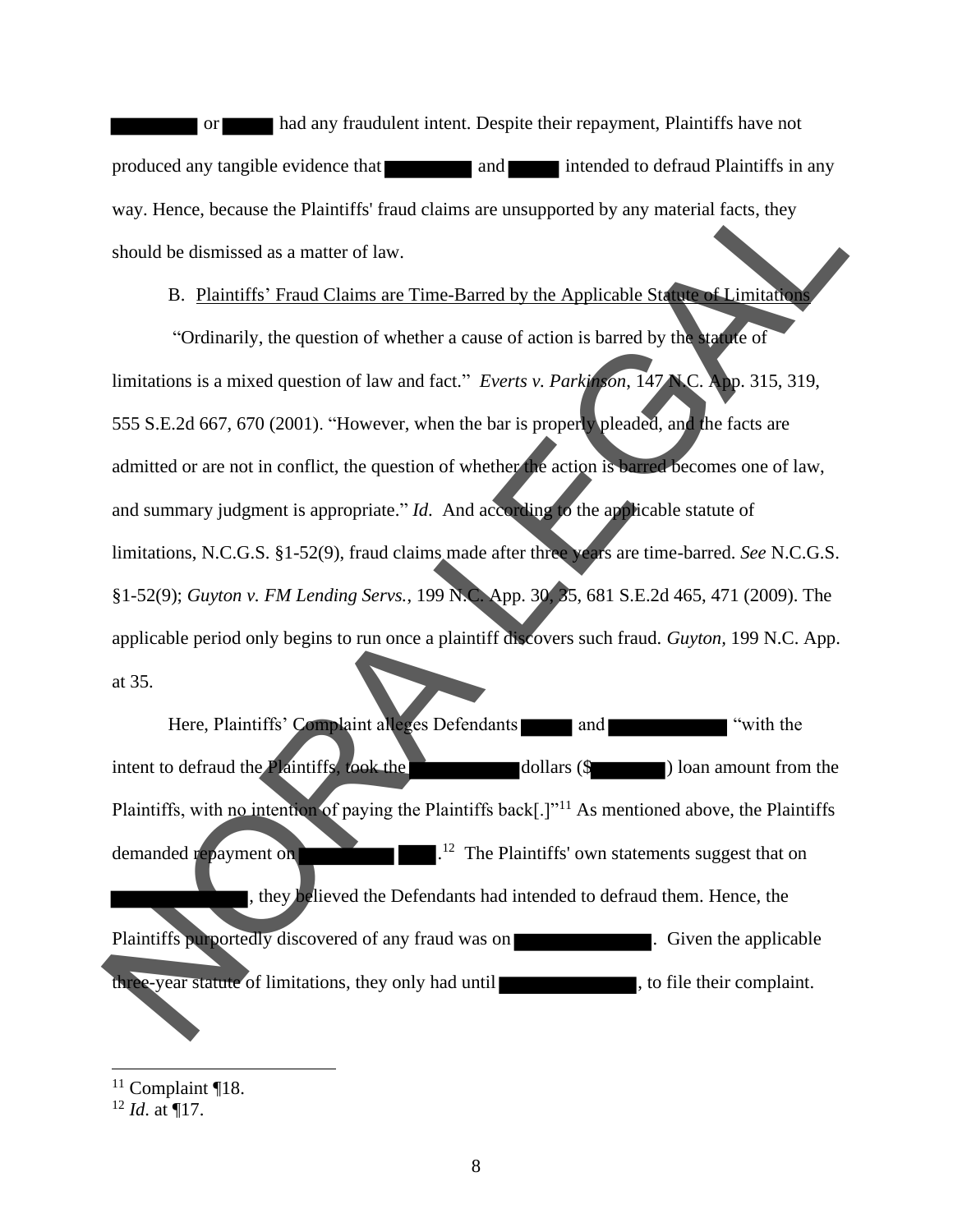Yet, they only filed their complaint in **Exercía Exercía Exercía Exercía Exercía Exercía Exercía Exercía Exercí** claims, their fraud claims are time-baned, and therefore, their claims should be dismissed as a matter of law.

| matter of law.                                                             |
|----------------------------------------------------------------------------|
| <b>CONCLUSION</b>                                                          |
| respectfully request this<br>For the foregoing reasons, Defendants,<br>and |
| Court grant their Motion for Summary Judgment.                             |
| This the<br>day of<br>$,$ PLLC                                             |
| By:                                                                        |
| N.C. State Bar                                                             |
| N.C. State Bar                                                             |
|                                                                            |
|                                                                            |
| <b>Attorneys for Defendants,</b>                                           |
| LLC and                                                                    |
|                                                                            |
|                                                                            |
|                                                                            |
|                                                                            |
|                                                                            |
|                                                                            |